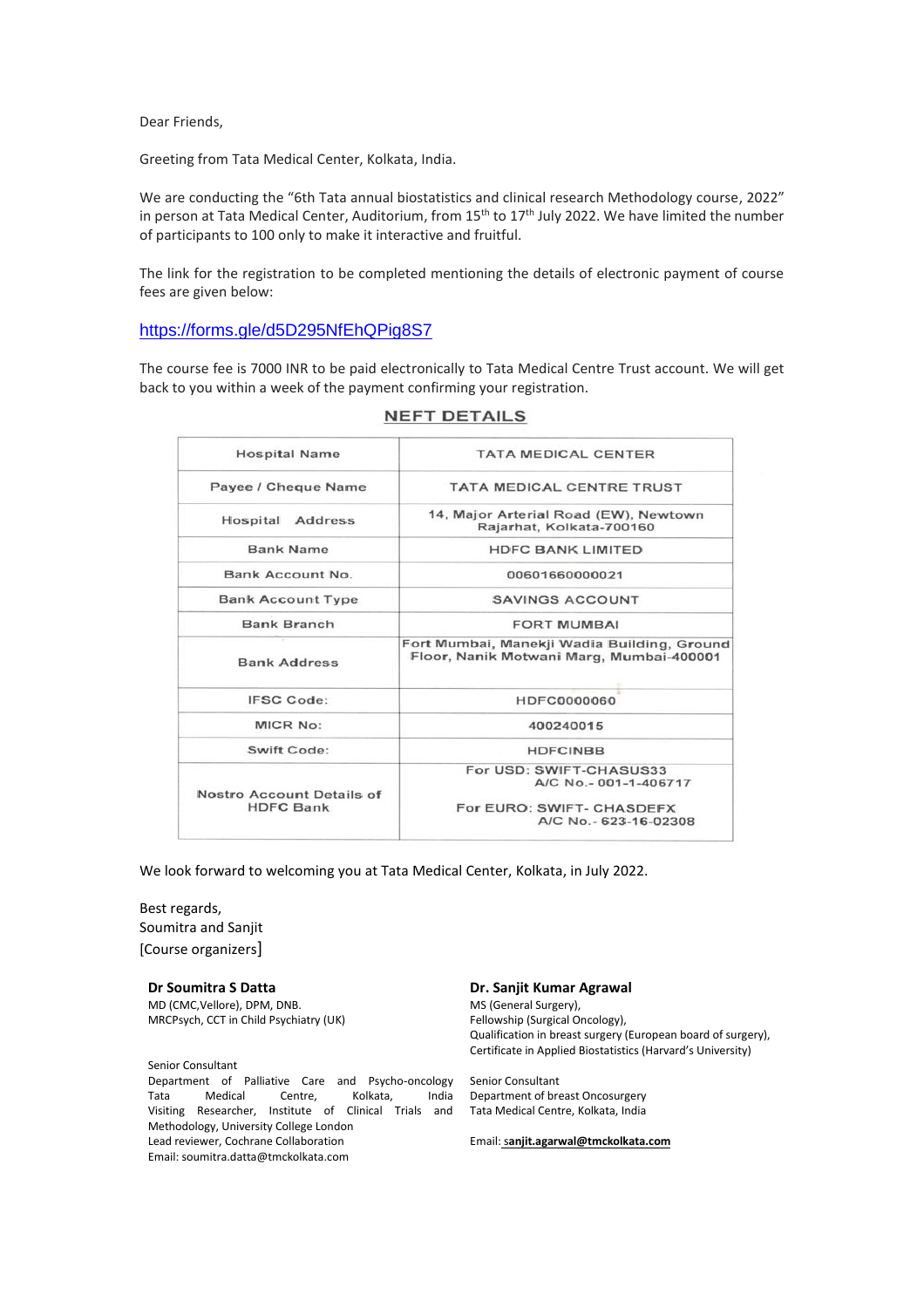| Programme For 6 <sup>th</sup> Annual Tata Biostatistics & Clinical Research |                                                                            |                             |  |  |
|-----------------------------------------------------------------------------|----------------------------------------------------------------------------|-----------------------------|--|--|
| Methodology Course, July 15 <sup>th</sup> - 17 <sup>th</sup> July 2022      |                                                                            |                             |  |  |
| Day 1(15/07/2022) - Statistics in Clinical practice                         |                                                                            |                             |  |  |
| <b>Registration: 08.00-09.00 am</b>                                         |                                                                            |                             |  |  |
| <b>Time</b>                                                                 | <b>Topic</b>                                                               | <b>Speaker</b>              |  |  |
| $09.00 - 09.10$ am                                                          | Introduction to program                                                    | Sanjit Agrawal              |  |  |
| $09.10 - 09.20$ am                                                          | Welcome speech                                                             | Prof. Vaskar Saha           |  |  |
| $09.20 - 09.50$ am                                                          | Types of data/measurement scales/                                          | Dr. Manas Roy               |  |  |
|                                                                             | measurements<br>of<br>central                                              |                             |  |  |
|                                                                             | tendency/dispersion                                                        |                             |  |  |
| $09.50 - 10.20$ am                                                          | Bivariate statistics (Chi square,                                          | Dr. Sanjit Agrawal          |  |  |
|                                                                             | Fisher exact test, Student t test,                                         |                             |  |  |
|                                                                             | Man Whitney test)                                                          |                             |  |  |
| $10.20 - 11.00$                                                             | Tests of significance (p-value and                                         | Dr. Sanjit Agrawal          |  |  |
|                                                                             | confidence interval)                                                       |                             |  |  |
|                                                                             |                                                                            |                             |  |  |
| $11.00 - 11.30$ am                                                          | <b>Tea break</b>                                                           |                             |  |  |
| $11:30 - 12:30$ pm                                                          | Correlation and regression                                                 | Dr Soumitra Shankar Datta   |  |  |
| $12.30 - 01.30$ pm                                                          | Survival Analysis- an overview                                             | Dr Sanjit Agrawal           |  |  |
| $01.30 - 02.30$ pm                                                          | Lunch                                                                      |                             |  |  |
| 2.30 - 5.30 Workshop (Tea Break - 15 minutes - 4 pm)                        |                                                                            |                             |  |  |
| Group 1                                                                     | Pubmed<br>search and Reference                                             | Dr Paul (CMC Vellore)       |  |  |
|                                                                             | Management (Zotero)                                                        |                             |  |  |
| Group 2                                                                     | SPPS hands-on training                                                     | Sanjit Agrawal and SS Datta |  |  |
|                                                                             |                                                                            |                             |  |  |
|                                                                             |                                                                            |                             |  |  |
|                                                                             |                                                                            |                             |  |  |
|                                                                             | Day 2 (16/07/2022): Diagnostic test, IMADS & Grant Application             |                             |  |  |
| 09.00 - 09.45 am                                                            | Diagnostic<br>accuracy<br>testing<br>(Sensitivity, Specificity, predictive | Dr Indranil Mallick         |  |  |
|                                                                             | power, ROC curve)                                                          |                             |  |  |
| $09.45 - 10.45$ am                                                          | Writing a paper (IMRAD)                                                    | Dr Soumitra Shankar Datta   |  |  |
| $10.45 - 11.15$ am                                                          | <b>Tea Break</b>                                                           |                             |  |  |
| 11.15 -12.30 am                                                             | Summary of research Protocol                                               | Dr. Prateek Jain            |  |  |
|                                                                             | writing                                                                    |                             |  |  |
| $12.30 - 01.30$ pm                                                          | Case Control and cohort study                                              | Dr Moses Arun Singh         |  |  |
| $1:30 - 2:30$ pm                                                            | <b>Lunch</b>                                                               |                             |  |  |
| 2.30 - 5.30 Workshop (Tea Break (15 minutes) 4 pm)                          |                                                                            |                             |  |  |
| Group 2                                                                     | PubMed<br>search and<br>Reference                                          | Dr Paul (CMC Vellore)       |  |  |
|                                                                             | Management (Zotero)                                                        |                             |  |  |
| Group 1                                                                     | SPPS hands-on training                                                     | Sanjit Agrawal & SS Datta   |  |  |
|                                                                             |                                                                            |                             |  |  |
|                                                                             |                                                                            |                             |  |  |
|                                                                             |                                                                            |                             |  |  |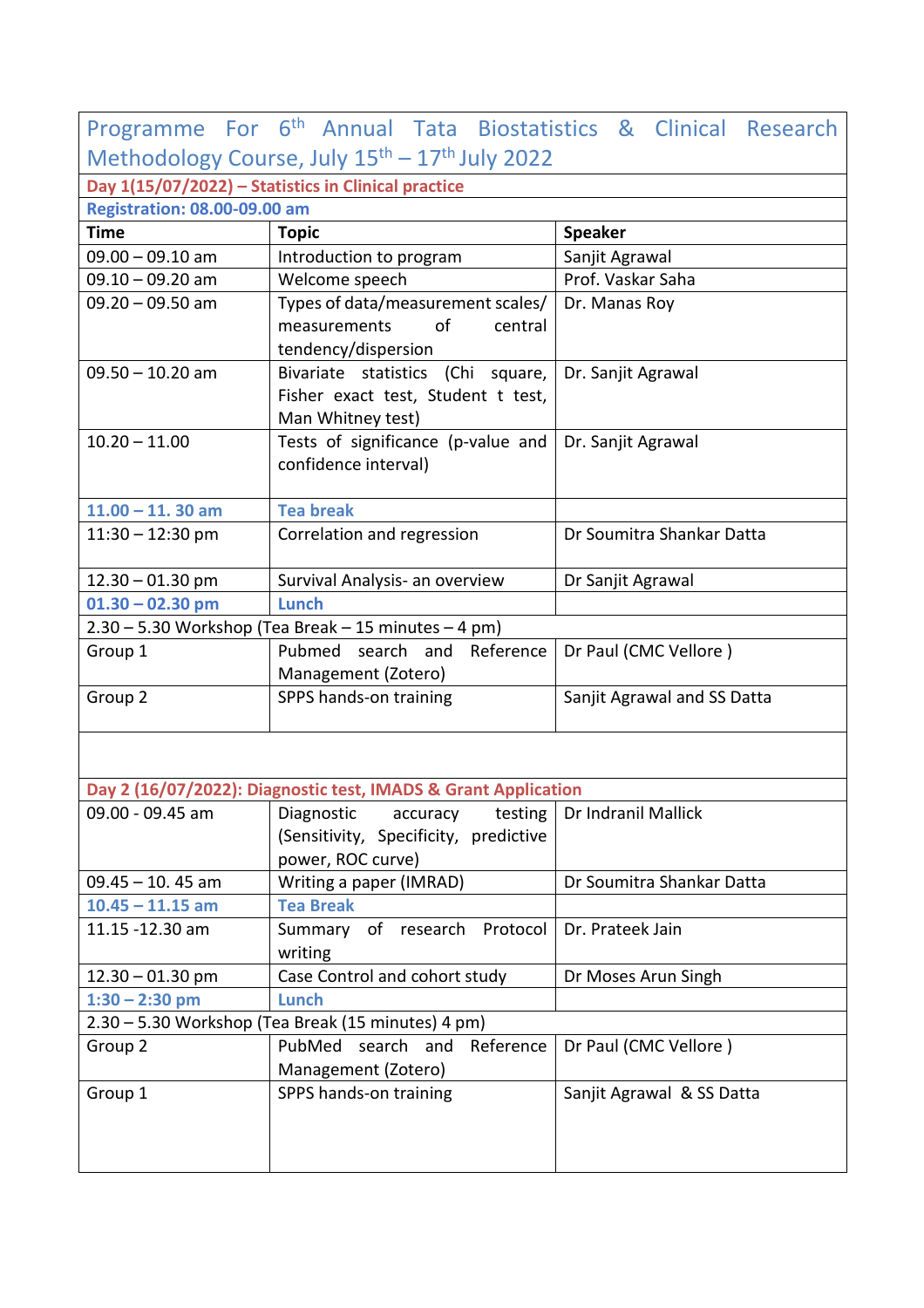| Day 3 (17/07/2020): Clinical Research Methodology              |                                     |                            |  |
|----------------------------------------------------------------|-------------------------------------|----------------------------|--|
| 09.00 - 10.30 am                                               | Randomized controlled<br>Clinical   | ?                          |  |
|                                                                | Trials (Randomization,<br>Blinding, |                            |  |
|                                                                | Allocation concealment)             |                            |  |
| $10.30 - 11.00$ am                                             | Tea break                           |                            |  |
| $11.00 - 12:00$ pm                                             | Meta $-$ analysis                   | Dr. Soumitra Shankar Datta |  |
|                                                                |                                     |                            |  |
| $12.00 - 01.30$ pm                                             | Critiquing a journal (Group task/   | All Faculty                |  |
|                                                                | Presentation - Cross sectional      |                            |  |
|                                                                | studies/Case Control/Cohort         |                            |  |
|                                                                | studies/RCT/Meta - analysis)        |                            |  |
|                                                                |                                     |                            |  |
|                                                                |                                     |                            |  |
| 01.30 - 02.30 pm: Lunch, Feedback and certificate distribution |                                     |                            |  |

# **Learning Outcomes from the workshop**

## **Prerequisites**

Basic knowledge of computers, using the keyboard, mouse and Windows is required. This is an Intermediate level program, so we will teach you all about Pumbed, Zotero and SPSS and then how to get the most of it for day-to-day use. *We request you to download software – Microsoft Office, Zotero and SPSS in your personal laptop.*

## **Workshop 1 (PubMed Search and Zero):**

- Pubmed Search
- Creating account and compiling the articles
- Maintaining bibliography
- Advanced search
- Citation download
- Setting up a database of references from previous literature search
- Adding, Editing and correcting the references in the database.
- Retrieving references stored in Zotero
- Creating a bibliography of selected references
- Inserting references in MS Word document
- Adding journal abbreviations and altering output styles
- How to search the Internet for publications from within Zotero
- How to merge Zotero databases
- How to create a list of references for a large document (e.g., a thesis)

## **Workshop 2 - SPSS hands on Training**

- Apply the basic statistical tools learnt during the course.
- Manipulate variables
- Transform data for analysis